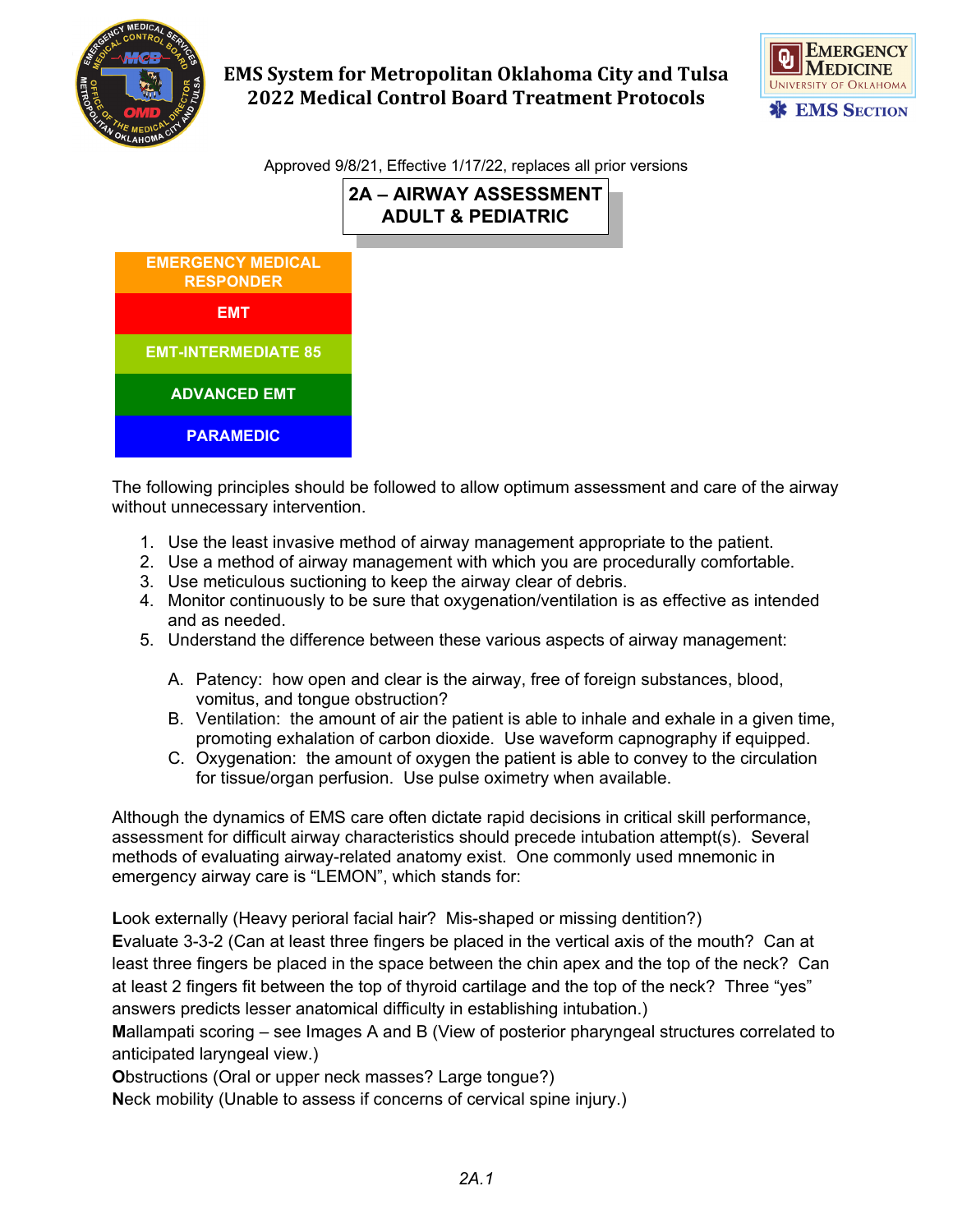

## **EMS System for Metropolitan Oklahoma City and Tulsa 2022 Medical Control Board Treatment Protocols**



Approved 9/8/21, Effective 1/17/22, replaces all prior versions

#### **Protocol 2A - Airway Assessment - Adult & Pediatric, cont.**

Mallampati Scoring:



The LEMON criteria, including Mallampati scoring, is easiest to apply to compliant patients without acute respiratory distress and without need for emergent intubation. By nature, these are NOT the patients that EMS professionals are tasked with managing. However, the concepts expressed in these criteria can help in predicting more difficult invasive airway management. EMS professionals should always work in developing "Plan B" approaches in airway management to anticipate and be capable of effective care when facing obstacles to usually successful airway management methods.

The following directives guide the approach to typical medical and trauma-related airway problems. They assume the treating EMS professional is skilled in the various procedures appropriate for their scope of practice. Advanced procedures should only be attempted if clinically indicated after less invasive measures fail or are futile to attempt. Individual cases may require modification of these protocols. Airway management decisions and actions should always be thoroughly documented in the patient care report.

Medical Respiratory Arrest:

- 1. Open airway using head tilt-chin lift.
- 2. Oxygenate/ventilate with Bag-Valve-Mask (BVM) with supplemental  $O_2$  near 100% FiO<sub>2</sub>.
- 3. Insert nasopharyngeal airway(s) and/or oropharyngeal airway as needed for patency.
- 4. Suction as needed.
- 5. Intubate per applicable protocols. If unable to successfully intubate or intubation is not within the scope of practice of available EMS professionals, place supraglottic airway per Protocol 2E – Supraglottic Airways.